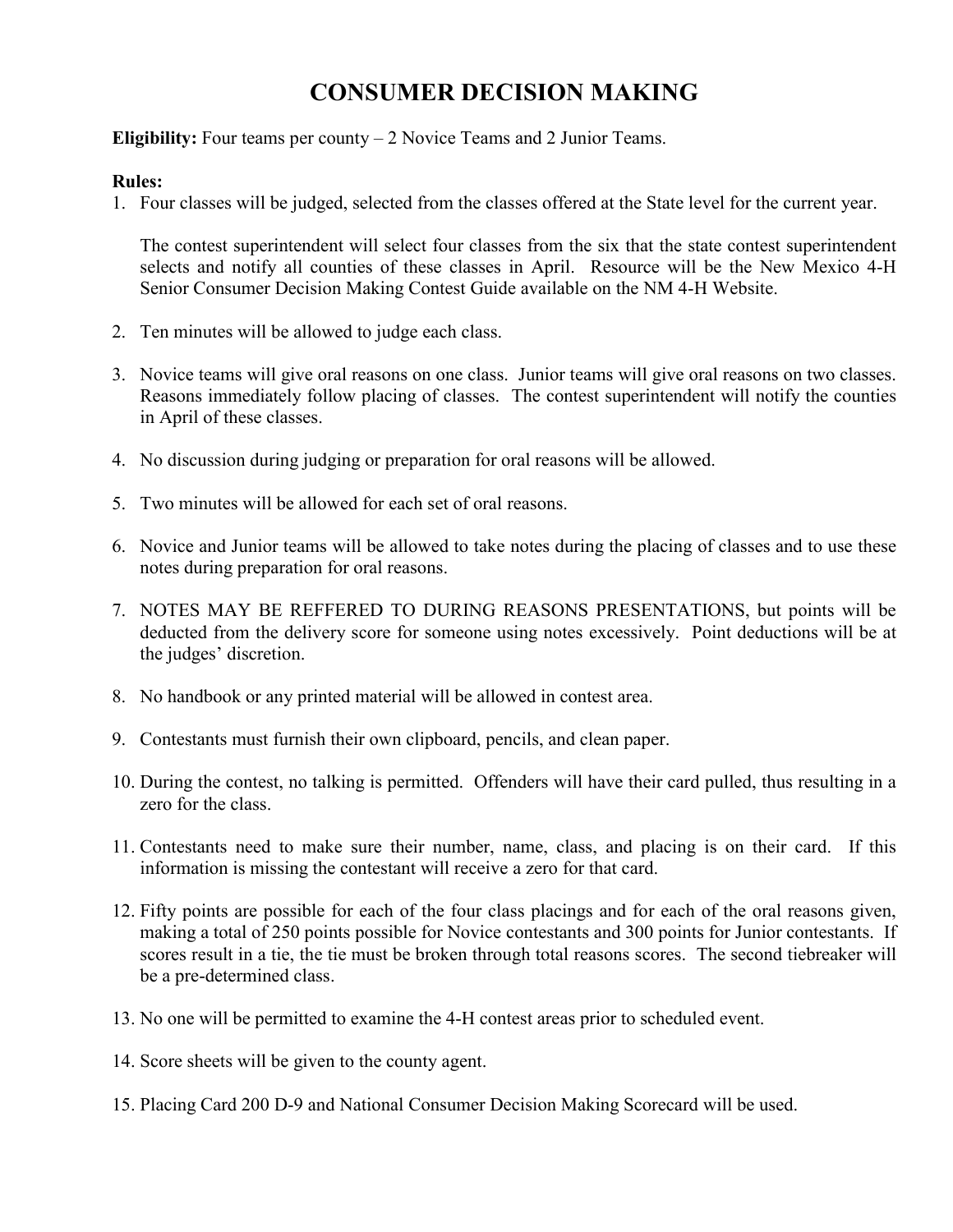### **Information for Contest Superintendents:**

- 1. You will need at least 2 reason judges. One judge for each age group.
- 2. Hold an orientation session and remind 4-Hers of the rules. Pass out cards and pencils. Divide them into groups.
- 3. It is nice to have a monitor for each contest room and someone to watch the holding room.
- 4. Be sure to spread your classes around the room to keep kids from bunching up.
- 5. Move 4-Hers from one table to the next as a group.
- 6. Use a timer or stopwatch to make sure 4-Hers have the time allowed to do their judging.
- 7. Will need 1 large room with 8 tables to set up classes or 2 rooms with 4 tables in each room. Will need 2 smaller rooms for reasons. Will need 1 large holding area.
- 8. It is helpful to color code cards and reason sheets for each age group. This helps when separating cards for entry on to the score sheets.
- 9. A laptop and small printer are also handy for tabulating or bring calculators.
- 10. Will need to bring classes with you and have classes judged before the contest starts. If doing it on site will need to bring a Hormel card to prepare officials.
- 11. If contest grows, it will be helpful to provide two sets of each class one for Novice and one for Junior.

*January 2016 – Reviewed 2021*